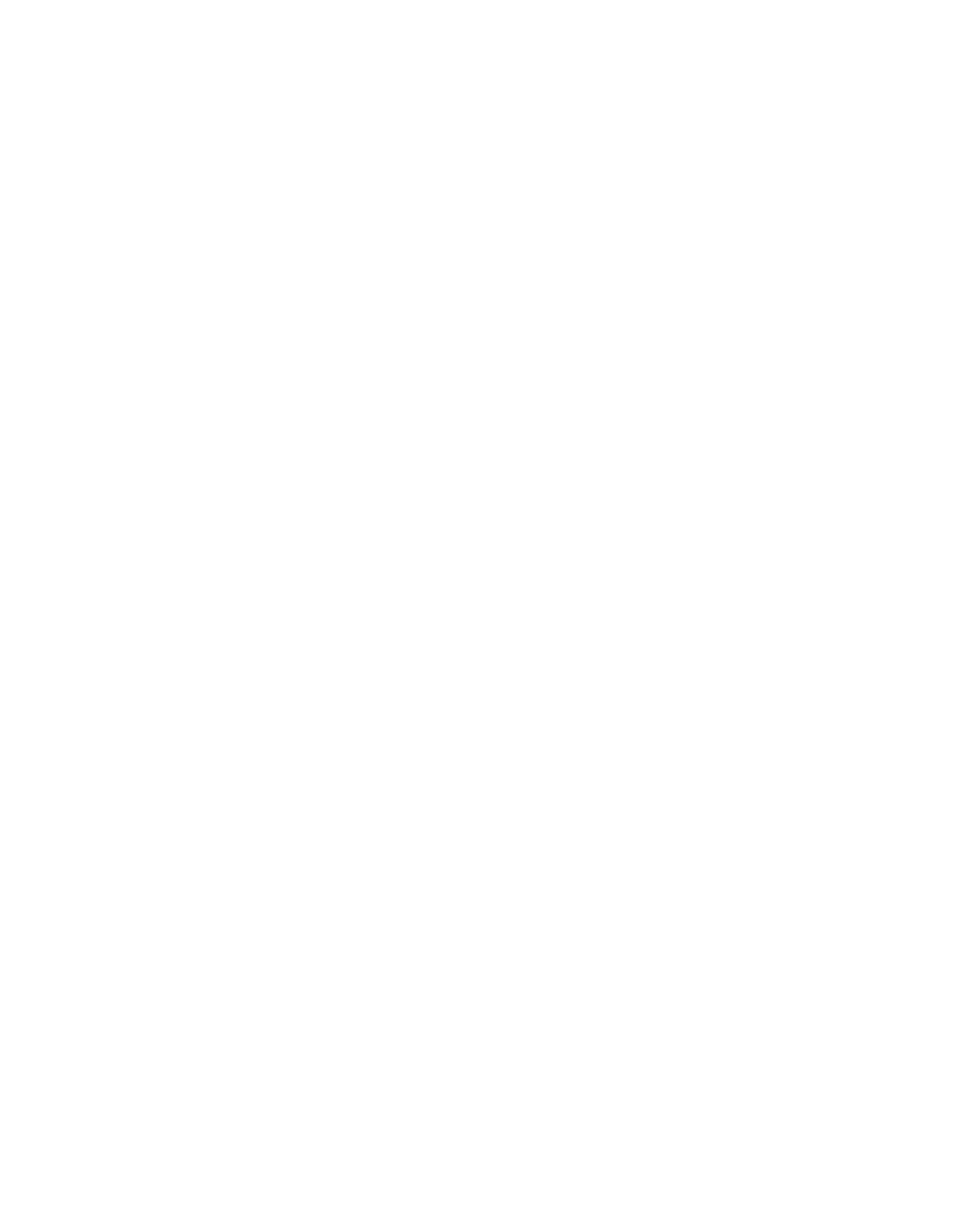

# Office of the Borough Clerk Office of the Borough Clerk

144 North Binkley Street, Soldotna, Alaska 99669 • (907) 714-2160 • (907) 714-2388 Fax

Johni Blankenship, MMC Borough Clerk

July 22, 2020

#### **Sent via email: amco.localgovernmentonly@alaska.gov**

Interim Director Alcohol & Marijuana Control Office

RE: Renewal Application for Limited Marijuana Cultivation Facility

| <b>Business Name</b> | High Tide Distributors                        |
|----------------------|-----------------------------------------------|
| License Location     | Borough/49172 Heights Lane, Nikiski, AK 99635 |
| License No.          | 12398                                         |

Dear Mr. Klinkhart,

This serves to advise that the Kenai Peninsula Borough (KPB) has reviewed the above referenced application and has no objection to the renewal of the license. Pursuant to 3 AAC 306.060(b) the KPB requests the board continue to impose the following conditions:

- 1. The marijuana establishment shall conduct their operation consistent with the site plan submitted to the Kenai Peninsula Borough.
- 2. There shall be no parking in borough rights-of-way generated by the marijuana establishment.
- 3. The marijuana establishment shall remain current in all Kenai Peninsula Borough financial obligations consistent with KPB 7.30.020(A).

Should you have any questions, or need additional information, please don't hesitate to let us know.

Sincerely, ,

Lu Blacke

Johni Blankenship, MMC Borough Clerk

JB/ts

**Encl.** 

cc: bearhunter6000@yahoo.com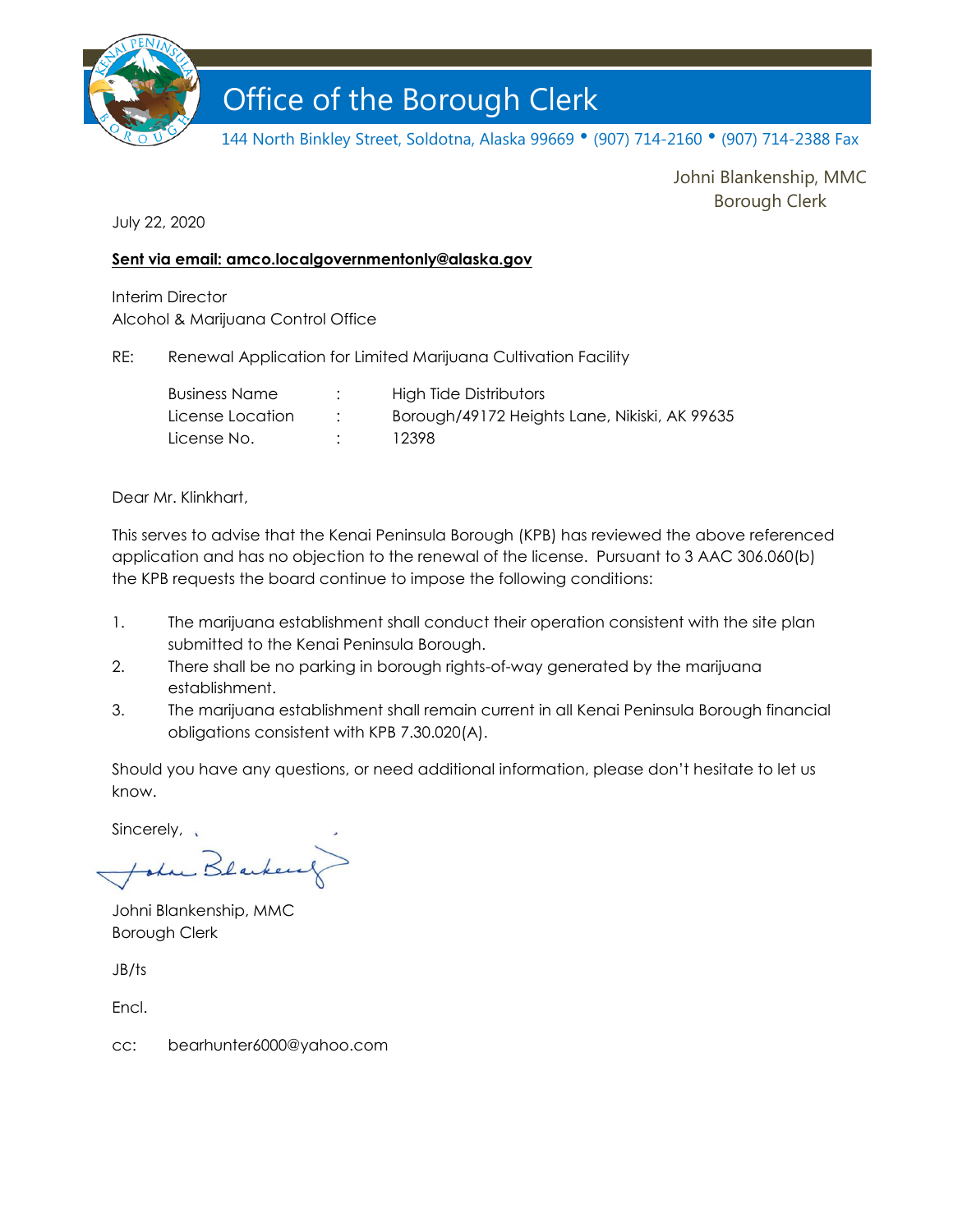**Department of Commerce, Community, & Economic Development**

## **Alcohol & Marijuana Control Office**

**License #12398 Initiating License Application 6/1/2020 10:26:46 AM**

**License Number:** 12398 **License Status:** Active-Operating **License Type:** Limited Marijuana Cultivation Facility **Doing Business As:** HIGH TIDE DISTRIBUTORS **Business License Number:** 1049828 **Designated Licensee:** DENNIS R HUMPHREY **Email Address:** bearhunter6000@yahoo.com **Local Government:** Kenai Peninsula Borough **Local Government 2: Community Council: Latitude, Longitude:** 60.727800, -151.207600 **Physical Address:** 49172 Heights Lane Nikiski, AK 99635-8295 UNITED STATES

**Licensee #1**

**Type:** Individual **Name:** DENNIS R HUMPHREY



**Phone Number:** 907-953-9807

**Email Address:** bearhunter6000@yahoo.com

**Mailing Address:** P.O. Box 8295 Nikiski, AK 99635-8295 UNITED STATES

*Note: No entity officials entered for this license.*

*Note: No affiliates entered for this license.*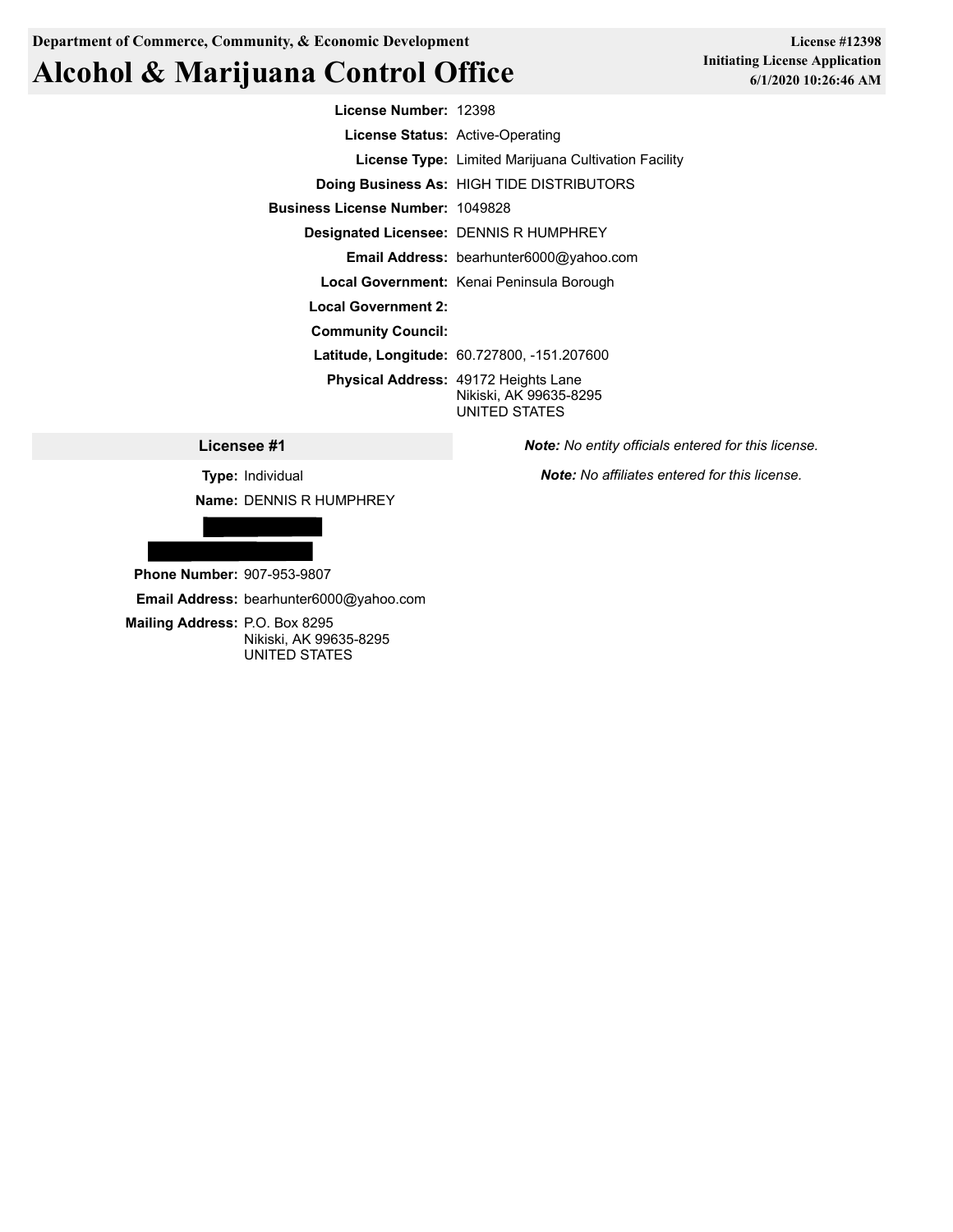

Alcohol and Marijuana Control Office 550 W 7th Avenue, Suite 1600 Anchorage, AK 99501 marijuana.licensing@alaska.gov https://www.commerce.alaska.gov/web/amco Phone: 907.269.0350

### Alaska Marijuana Control Board Form MJ-20: Renewal Application Certifications

#### What is this form?

This renewal application certifications form is required for all marijuana establishment license renewal applications. Each person signing an application for a marijuana establishment license must declare that he/she has read and is familiar with AS 17.38 and 3 AAC 306. A person other than a licensee may not have direct or indirect financial interest (as defined in 3 AAC 306.015(e)(1)) in the business for which a marijuana establishment license is issued, per 3 AAC 306.015(a).

#### This form must be completed and submitted to AMCO's main office by each licensee (as defined in 3 AAC 306.020(b)(2)) before any license renewal application will be considered complete.

#### **Section 1 - Establishment Information**

Enter information for the licensed establishment, as identified on the license application.

| Licensee:                 | DENNIS RAY HUMPHREY                    |        | <b>License Number:</b> | 4b-12398 |       |  |  |
|---------------------------|----------------------------------------|--------|------------------------|----------|-------|--|--|
| <b>License Type:</b>      | LIMITED MARIJUANA CULTIVATION FACILITY |        |                        |          |       |  |  |
| <b>Doing Business As:</b> | HIGH TIDE DISTRIBUTORS                 |        |                        |          |       |  |  |
| <b>Premises Address:</b>  | 49172 HEIGHTS LANE                     |        |                        |          |       |  |  |
| City:                     | <b>NIKISKI</b>                         | State: | Alaska                 | ZIP:     | 99635 |  |  |

#### **Section 2 - Individual Information**

Enter information for the individual licensee who is completing this form.

| Name:  | <b>DENNIS RAY HUMPHREY</b> |
|--------|----------------------------|
| Title: | <b>JWNER</b>               |

#### **Section 3 - Violations & Charges**

| Read each line below, and then sign your initials in the box to the right of any applicable statements:                                                                                             | Initials    |
|-----------------------------------------------------------------------------------------------------------------------------------------------------------------------------------------------------|-------------|
| I certify that I have not been convicted of any criminal charge in the previous two calendar years.                                                                                                 |             |
| I certify that I have not committed any civil violation of AS 04, AS 17.38, or 3 AAC 306 in the previous two calendar years.                                                                        |             |
| I certify that a notice of violation has not been issued to this license between July 1, 2019 and June 30, 2020.                                                                                    |             |
| Sign your initials to the following statement only if you are unable to certify one or more of the above statements:                                                                                | Initials    |
| I have attached a written explanation for why I cannot certify one or more of the above statements, which includes<br>the type of violation or offense, as required under 3 AAC 306.035(b).<br>AMCO |             |
| Form MJ-20] (rev 4/23/2020)                                                                                                                                                                         | Page 1 of 2 |

 $JIN - 9.2020$